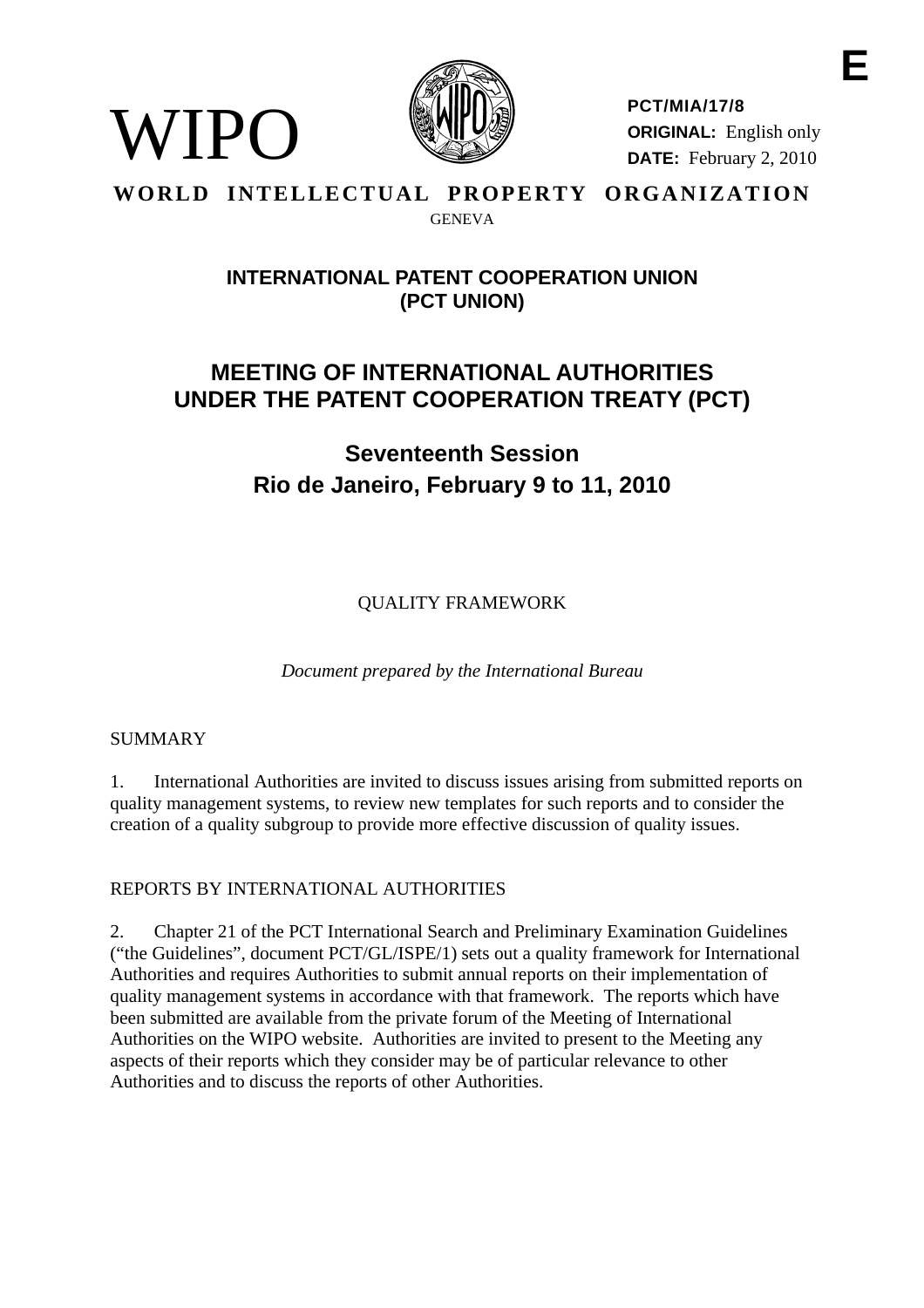# PCT/MIA/17/8 page 2

3. In accordance with paragraph 21.17 of the Guidelines, the Meeting should present a report to the Assembly on progress. The International Bureau proposes that individual reports by International Authorities should again be made available to the public on the WIPO website and that the report to the Assembly should take a similar form to the one presented to the 40th session of the PCT Assembly (document PCT/A/40/3), pointing to the availability of the individual reports, together with any particular statements which the Meeting may wish to include.

# Future Reports

4. Annexes I and II contain two new draft templates, prepared by the European Patent Office, for future "initial" and "supplementary" reports respectively. The templates are based on the revised version of Chapter 21 of the PCT International Search and Preliminary Guidelines which was agreed by the Meeting at its 16th session (document PCT/MIA/16/2 and paragraphs 56 to 59 of document PCT/MIA/16/15). The revised Chapter 21 will shortly be circulated for comment by the other Contracting States and, in the absence of adverse comment, will be formally promulgated later this year.

5. The International Bureau proposes that these templates should be provisionally agreed by the Meeting as the basis for future reports, subject to any comments which might be made during the Meeting and the following procedural arrangements:

 (a) Each International Authority will use the template for an "initial" report to create a new report on the state of their quality management system at the end of 2010 and again every 5 years.

 (b) In intervening years, International Authorities will usually report on changes which have occurred during the year using the "supplementary" template. International Authorities should be free to use the "initial" template in cases where major changes have occurred, but should still attempt to make clear where the most significant changes lie so that other Authorities can attempt to understand and learn effectively.

 (c) The templates should be subject to both an initial and an ongoing review by the quality subgroup referred to below, if it is agreed to set this up. The subgroup should be permitted to make any changes to the templates which are agreed by all participants, without the need for confirmation by this Meeting. Such changes should, however, be reported to the Meeting.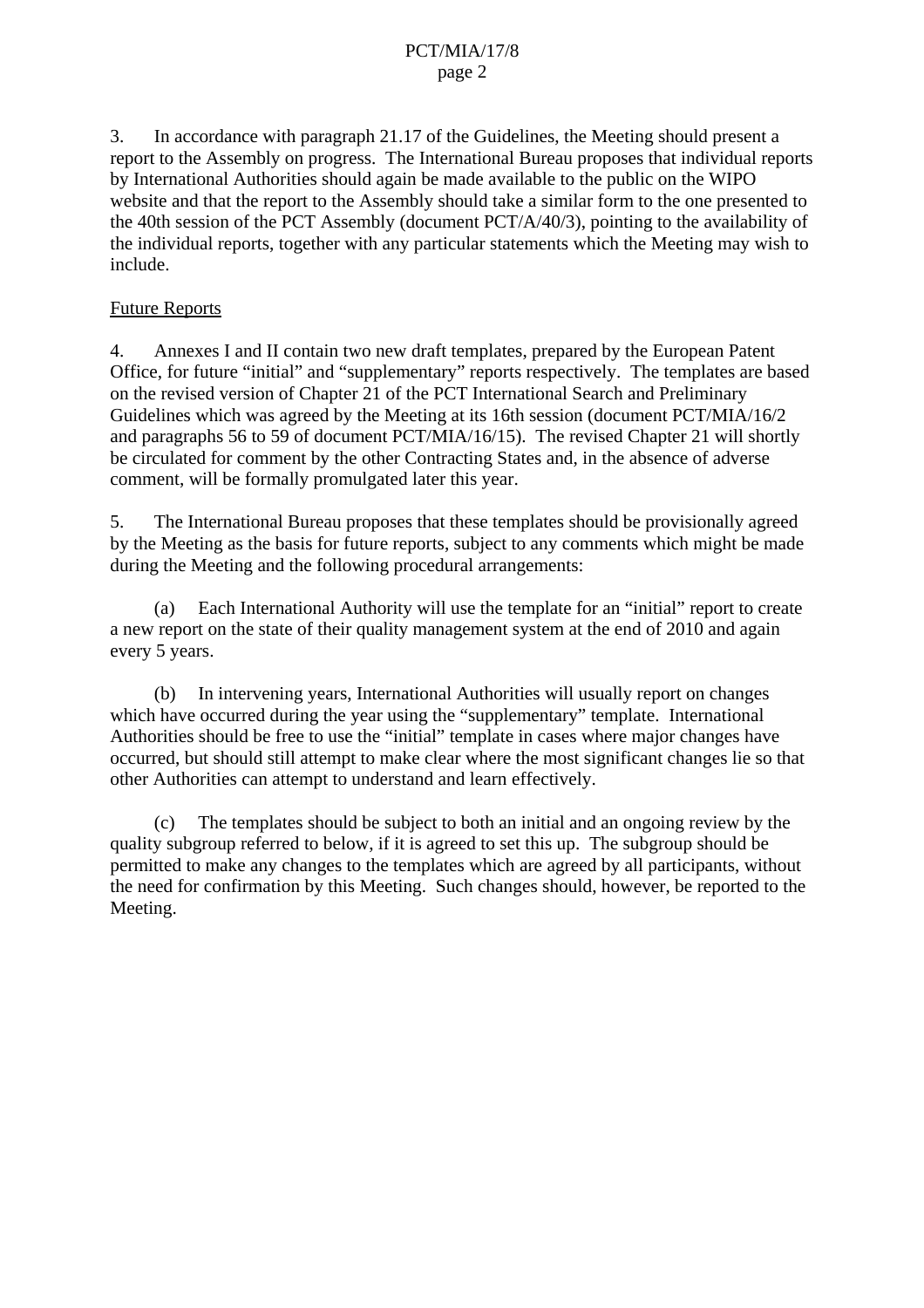# FURTHER WORK

# Forum for Future Discussions

6. At the sixteenth session of the Meeting, the Swedish Patent and Registration Office proposed a system permitting quality feedback from designated and elected Offices to International Authorities in the following terms (paragraph 6 of document PCT/MIA/16/5):

"6. The Swedish Patent and Registration Office also proposes the introduction of a quality subgroup under the Meeting of International Authorities with the task to put together a common quality report, from the different initial or annual (21.29-21.30) reports submitted by the different offices, and also make some general recommendations on improvements. The group should be chaired by the International Bureau and consists of all International Authorities' quality contact persons (21.17)."

7. The Meeting "agreed that the Secretariat should, in consultation with the Swedish Patent and Registration Office, establish a suitable electronic forum whereby experts from interested Authorities could undertake discussions of quality-related matters. Progress on the establishment and operation of the forum should be reported to the Meeting at its next session" (paragraph 65 of document PCT/MIA/16/15).

<span id="page-2-0"></span>8. The International Bureau notes that the representatives in this Meeting are usually not all experts on quality management issues and agrees that it would be useful to have a forum where detailed quality issues can be discussed more effectively. Consequently, while it has not yet established such forum, it is willing to do so quickly. It is proposed to set up the same "wiki"-based system as has recently been successfully introduced for discussion in a number of WIPO standards task forces. This includes both typical wiki facilities for collaborative drafting and bulletin-board type comments features.

9. However, such electronic discussions are rarely successful unless they either have fairly straightforward, well-understood tasks, or else are used by a group of individuals who already know one another and have been able to discuss the less well-defined aspects and necessary timetables face to face. Also, a strong focus is required in order to drive forward projects which do not have physical meetings which define milestones and require the immediate attention of participants. The International Bureau places a high importance on the development of quality management systems and is willing to provide as much administrative support to such work as possible, but it does not have the practical experience of operating search and examination facilities necessary to drive many of the aspects of the work.

10. Consequently, the following general considerations and working arrangements are suggested:

 (a) The quality subgroup should consist of at least one representative from each International Authority and the International Bureau. It is understood that the normal representatives will be experts responsible for the quality management systems for their Offices in their roles as International Authority, but other representatives may be included at any time according to the needs of the discussion.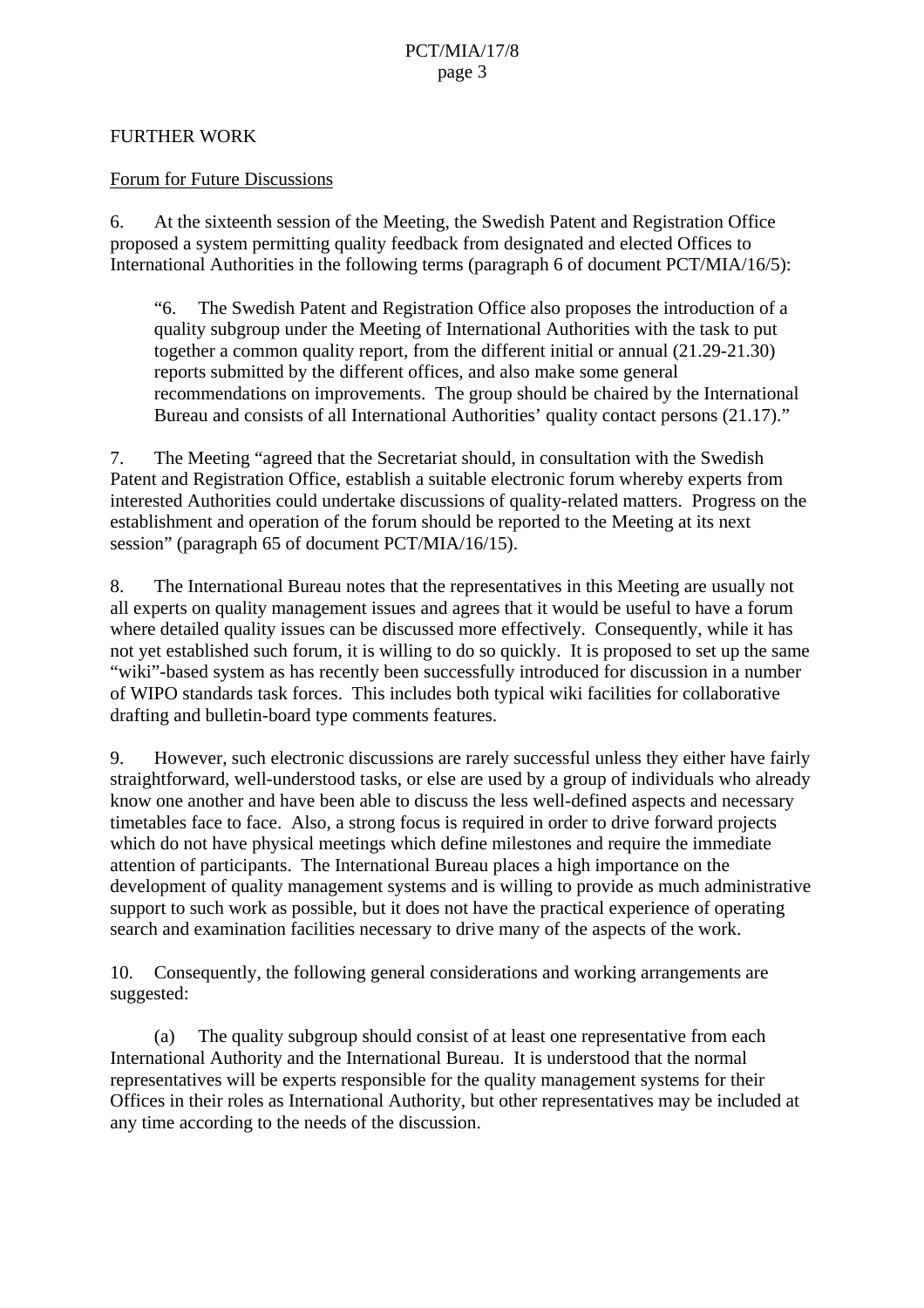(b) The subgroup should be free to discuss any aspect of quality management for International Authorities of its own volition, in addition to any questions specifically referred to it by the Meeting or the Assembly.

 (c) The subgroup should be permitted, on agreement by all representatives, to adopt recommendations which fall within the scope of Chapter 21 of the International Search and Preliminary Examination Guidelines, as well as amendments to the templates for reporting under Chapter 21 of the Guidelines. Any such recommendations or amendments would be reported to the Meeting. The International Bureau would, where necessary for information, forward such recommendations to the Assembly or otherwise report them to the Contracting States.

 (d) If the subgroup considers that changes to Chapter 21 of the Guidelines would be desirable, or that issues of policy are involved falling outside the scope of the existing quality framework it should make recommendations, if these can be agreed, and request appropriate consideration by the Meeting. The International Bureau would, where necessary for information or decision, forward such recommendations to the Assembly or otherwise report them to the Contracting States.

 (e) Discussions should usually be conducted informally using an electronic forum. The subgroup may convene physical meetings for all or part of the group, provided that the subgroup agrees that such a meeting is desirable and all participants' Offices are willing to bear the cost of participation in such a meeting or agree that their participation in the meeting is not required.

 (f) The International Bureau would be happy to "chair" discussions to the extent of hosting and moderating the electronic forum and to provide a chair for any physical meetings if the subgroup wishes the International Bureau to take on that role. However, the individual tasks undertaken by the subgroup should have an expert leader responsible for driving the discussions forward, who should normally be one of the representatives of the International Authorities.

 (g) The subgroup should report progress to the Meeting. It should also prepare a report to the Assembly by June 30 each year (from 2011 onwards), following discussion of the individual reports of the International Authorities by the subgroup and, where relevant, by the Meeting. Such reports should be circulated electronically via the Meeting's electronic forum for final comment by the International Authorities before being submitted to the Assembly.

<span id="page-3-0"></span>11. The initial task of such a subgroup would be to define the tasks which it considered necessary for improving the understanding and operation of quality management systems in all International Authorities and to decide whether an initial physical meeting would assist that process. If so requested, the International Bureau would be prepared to host such a meeting in or around September 2010, but it should be considered whether there would instead be benefits in holding it in an Office which was able to demonstrate aspects of quality management systems by reference to its own local implementation.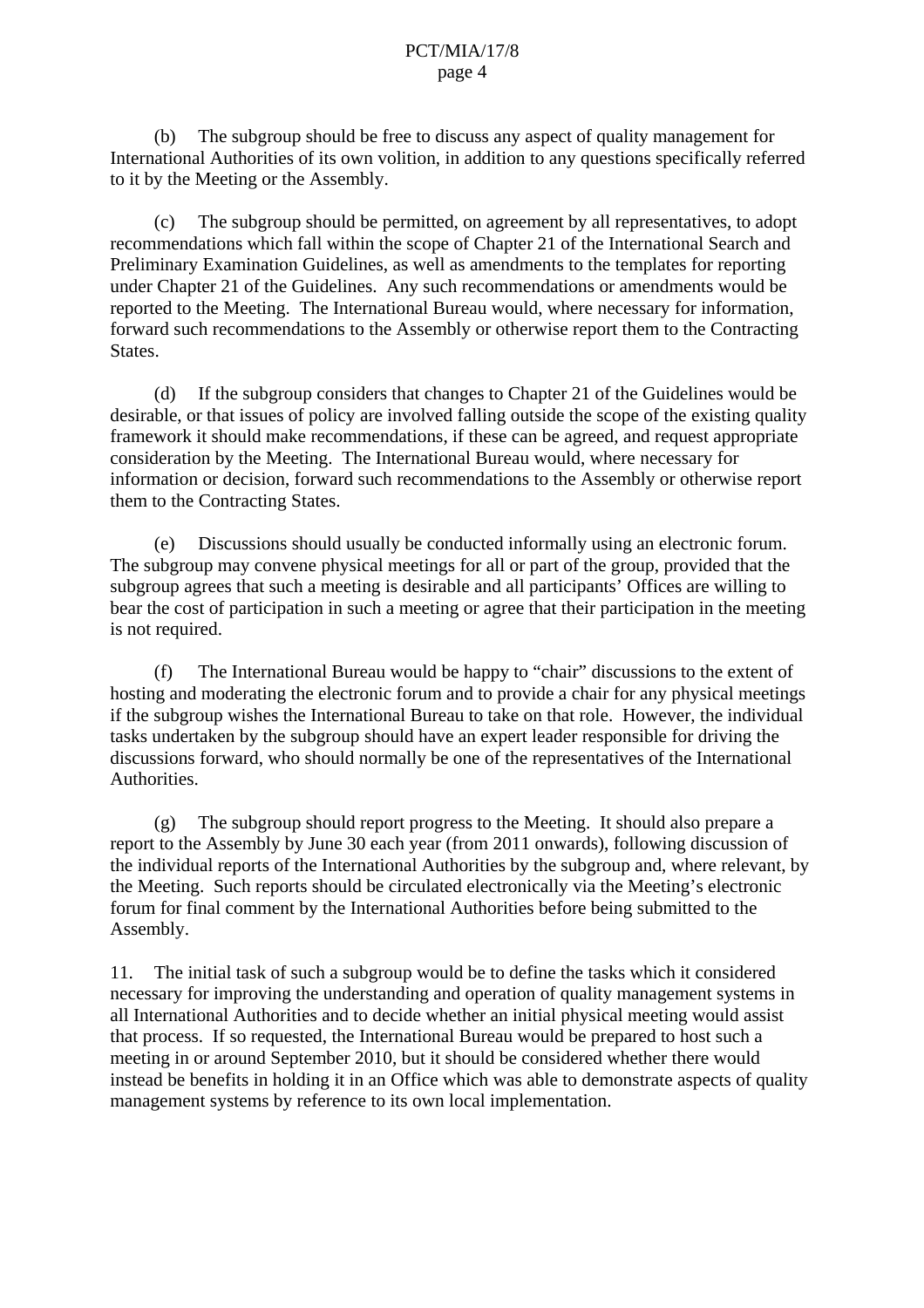# PCT/MIA/17/8 page 5

*12. The Meeting is invited to:* 

 *(i) discuss the reports which have been submitted by International Authorities on their quality management systems;* 

 *(ii) decide what form of report should be sent to the Assembly;* 

 *(iii) approve the templates in Annexes I and II for use in preparing future reports, subject to possible further revision by the quality subgroup referred to in item [\(iv\),](#page-4-0) below;* 

<span id="page-4-0"></span> *(iv) approve the creation of a quality subgroup in accordance with the considerations and arrangements in paragraphs [8](#page-2-0) to [11](#page-3-0), above.* 

[Annexes follow]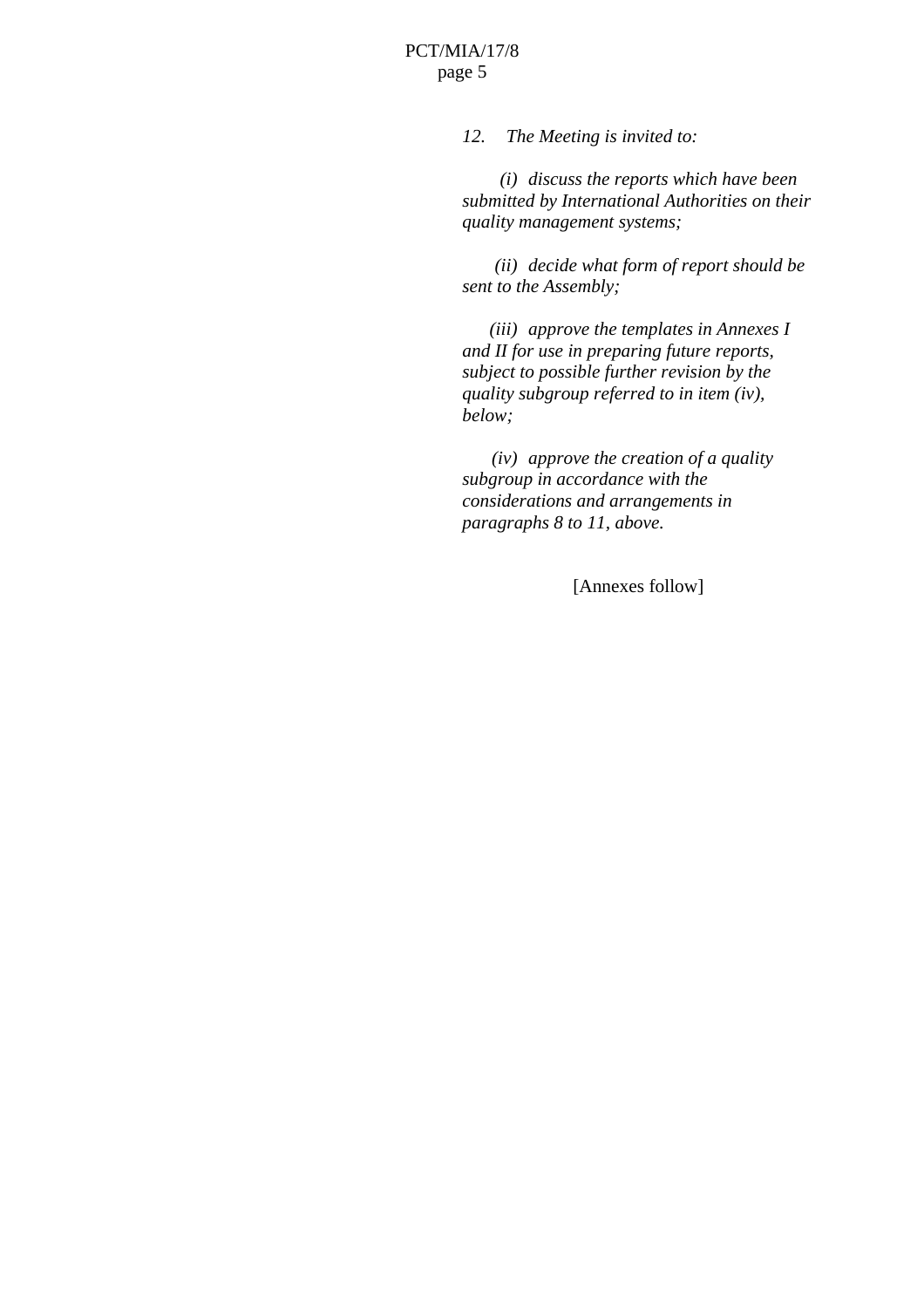# PCT/MIA/17/8

# ANNEX I

# TEMPLATE FOR REPORTING ACCORDING TO PARAGRAPH 21.29

The Authority should provide general background information relevant to the quality management system (QMS) as set forth in this template.

The descriptions below each main heading of this template should be considered examples of the type and arrangement of information that should be included under each heading. Each Authority may provide additional information beyond that set forth in this template as desired.

#### Introduction (Paragraphs 21.01 - 21.03)

If applicable, the Authority may at this point indicate any recognised normative reference or basis for their quality management system besides Chapter 21, e.g. ISO 9001, under the heading "Normative Reference for QMS"

e.g. "Normative reference for QMS: ISO 9001, EQS (European Quality System)"

Each authority should then provide at least the following information, under the following headings:

#### 1. Leadership and policy

- 21.04 Confirm that the following are clearly documented, and that this documentation is available internally:
	- (a) The quality policy established by top management.
	- (b) The roles and names of those bodies and individuals responsible for the QMS, as delegated by top management.
	- (c) An organisational chart showing all those bodies and individuals responsible for the QMS.
- 21.05 Indicate (e.g. by means of a table as shown below) the extent of compatibility between the Authority's QMS and the requirements of Chapter 21 of these International Search and Preliminary Examination Guidelines. Alternatively, indicate where the Authority is not yet compliant with these requirements.

| Chapter 21 requirement                                     | Extent of  |              |    |
|------------------------------------------------------------|------------|--------------|----|
|                                                            | compliance |              |    |
|                                                            | full       | part         | no |
| $21.04(a)$ Quality policy available                        |            | ✔            |    |
| 21.04(b) Identified roles and names for QMS responsibility |            |              |    |
| 21.04(c) Organisational chart available                    | ✓          |              |    |
| Established compatibility of QMS with Chapter 21<br>21.05  | ✓          |              |    |
| $\cdots$                                                   |            |              |    |
| 21.27(f) Review contains recommendations for improvement   |            |              |    |
| 21.24 Search process is documented                         |            | $\checkmark$ |    |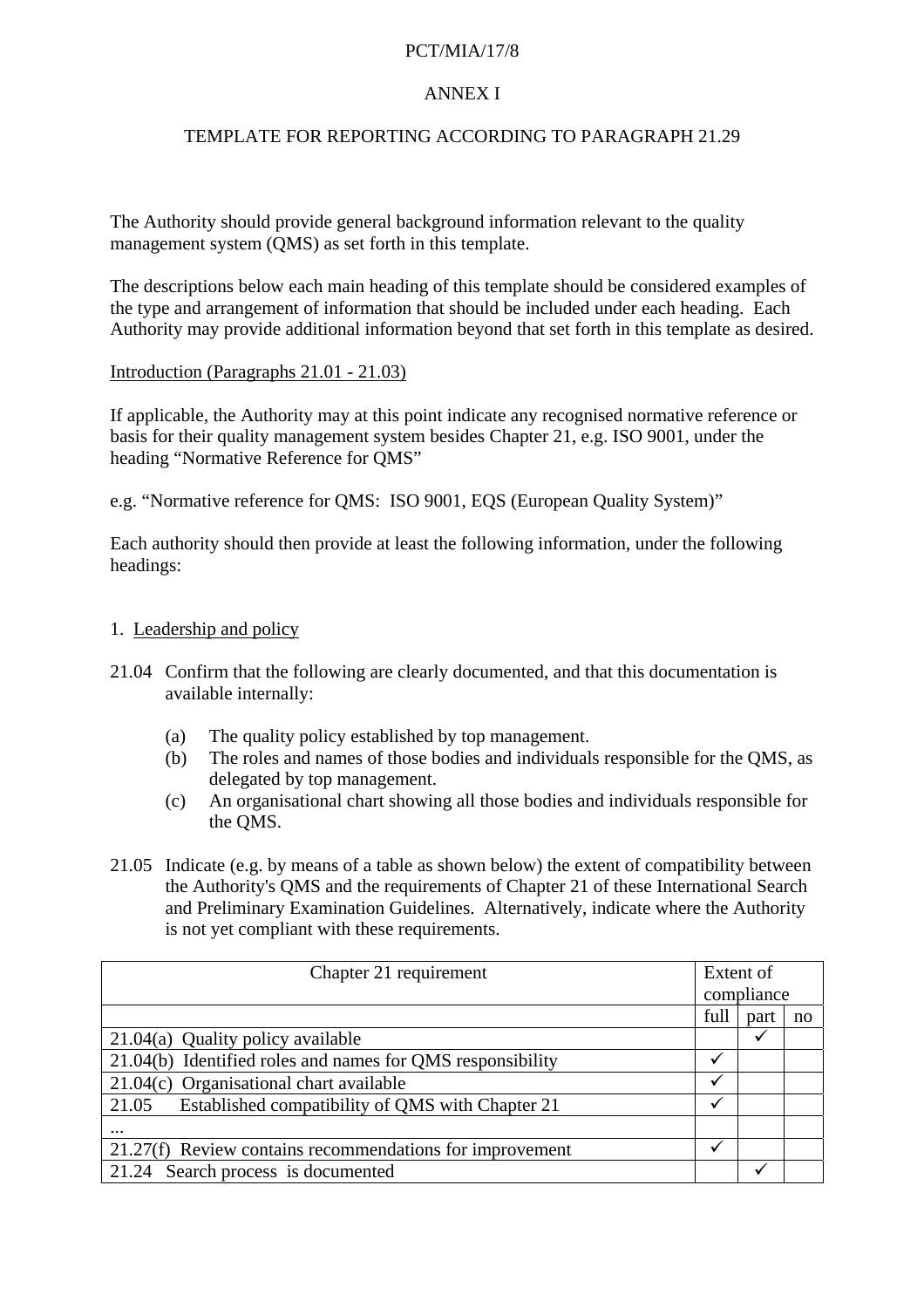- 21.06 Indicate with reference to the organizational chart those bodies and mechanisms management uses to ensure:
	- (a) the effectiveness of the QMS; and
	- (b) that the process of continual improvement progresses.
- 21.07 Indicate how management of the Authority communicates to its staff the importance of meeting treaty and regulatory requirements including:
	- (a) those of this standard; and
	- (b) complying with the Authority's QMS.
- 21.08 Indicate how and when top management of the Authority or delegated officers:
	- (a) conducts management reviews and ensures the availability of appropriate resources;
	- (b) reviews quality objectives; and
	- (c) ensures that the quality objectives are communicated and understood throughout the respective Authority.
- 21.09 Indicate whether top management or delegated officers of the Authority perform an internal review of the QMS in accordance with paragraphs 21.25-21.28:
	- (a) at least once per year (cf. paragraph 21.25);
	- (b) in accordance with the minimum scope of such reviews as set out in Section 8, namely:
		- (i) to determine the extent to which the QMS is based on Chapter 21 (cf. paragraphs 21.25, 21.27(a));
		- (ii) to determine the extent to which Search and Examination work complies with PCT Guidelines (cf. paragraphs 21.25, 21.27(a));
	- (c) in an objective and transparent way (cf. paragraph 21.25);
	- (d) using input including information according to paragraphs  $21.27$  (b)-(f);
	- (e) recording the results (cf. paragraph 21.28).
- 2. Resources
- 21.10 *Explanatory note:* The granting of ISEA status means that the Authority has demonstrated it has the infrastructure and resources to support the search and examination process. Chapter 21 calls for assurance that the Authority can continually support this process while accommodating changes in workload and meeting QMS requirements. The responses to Sections 21.11 to 21.14, below, should provide this assurance.
- 21.11 *Human resources:*
	- (a) Provide information about the infrastructure in place to ensure that a quantity of staff:
		- (i) sufficient to deal with the inflow of work;
		- (ii) which maintains the technical qualifications to search and examine in the required technical fields; and
		- (iii) which maintains the language facilities to understand at least those languages in which the minimum documentation referred to in Rule 34 is written or is translated
		- is maintained and adapted to changes in workload.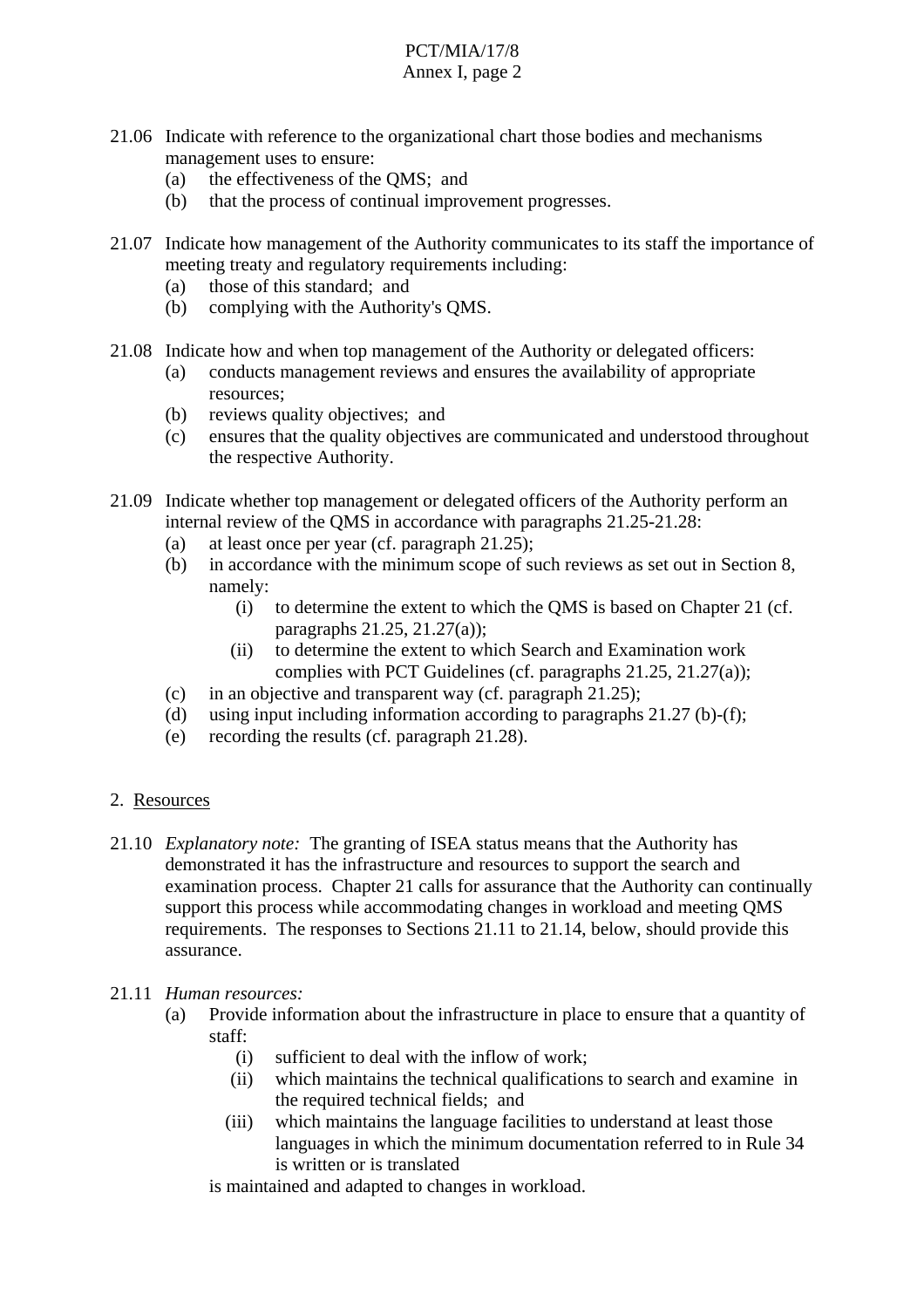- (b) Describe the infrastructure in place to ensure that a quantity of appropriately trained/skilled administrative staff is maintained and adapted to changes in workload:
	- (i) at a level to support the technically qualified staff and facilitate the search and examination process;
	- (ii) for the documentation of records.
- 21.12 *Material resources:*
	- (a) Describe the infrastructure in place to ensure that
		- (i) appropriate equipment and facilities such as IT hardware and software to support the search and examination process are provided and maintained;
		- (ii) at least the minimum documentation referred to in Rule 34 is available, accessible, properly arranged and maintained for search and examination purposes. State whether it is on paper, in microform or stored on electronic media, and where.
	- (b) Describe how instructions
		- (i) to help staff understand and adhere to the quality criteria and standards, and
		- (ii) to follow work procedures accurately and consistently

are documented, provided to staff, kept up-to-date and adapted when necessary.

#### 21.13 *Training resources:*

 Describe the training and development infrastructure and program which ensures that all staff involved in the search and examination process:

- (i) acquire and maintain the necessary experience and skills; and
- (ii) are fully aware of the importance of complying with the quality criteria and standards.

#### 21.14 *Oversight over resources:*

 Describe the system in place for continuously monitoring and identifying the resources required:

- (a) to deal with demand; and
- (b) comply with the quality standards for search and examination.

#### 3. Management of administrative workload

- 21.15 Indicate how the following practices and procedures for handling search and examination requests and performing related functions such as data-entry and classification are implemented:
	- (a) Effective control mechanisms regarding timely issue of search and examination reports to a quality standard as set by the respective Authority; and
	- (b) Appropriate control mechanisms regarding fluctuations in demand and backlog management.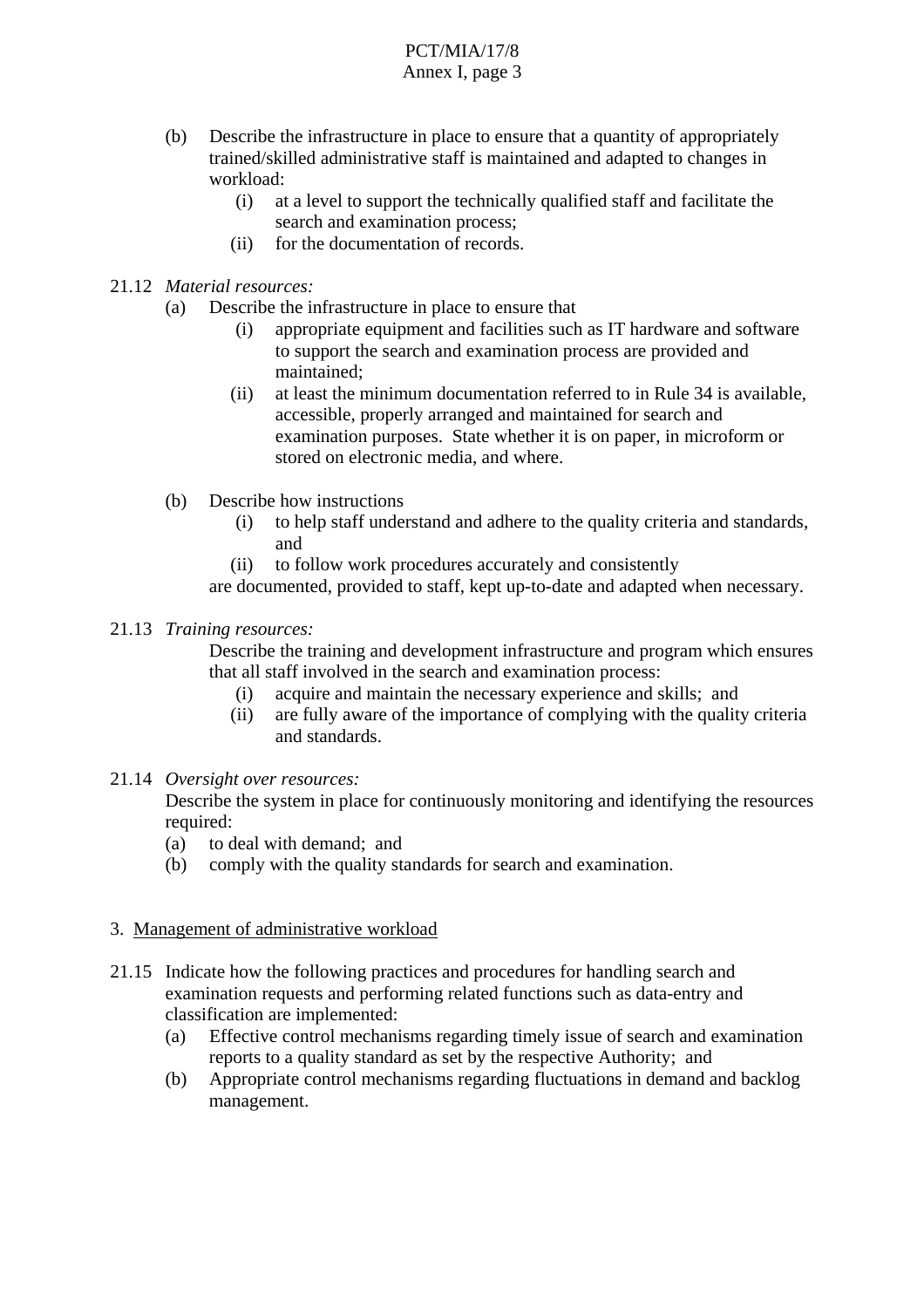# 4. Quality assurance

- 21.16 The following are required quality assurance measures for timely issue of search and examination reports of a quality standard in accordance with the Guidelines. Indicate how the following are implemented:
	- (a) An internal quality assurance system for self assessment, involving verification, validation and monitoring of searches and examination work:
		- (i) for compliance with these Search and Examination Guidelines;
		- (ii) for channelling feedback to staff.
	- (b) A system of measurement and collection of data and reporting. Show how the Authority uses the system to ensure the continuous improvement of the established processes.
	- (c) A system for verifying the effectiveness of actions taken to correct deficient S&E work, eliminate the causes, and to prevent issues from recurring.

# 5. Communication

21.17 *Inter-Authority communication:*

 Provide the name, job title and contact details of the Authorities designated quality contact person who will take responsibility for:

- (a) helping identify and disseminate best practice among Authorities;
- (b) fostering continual improvement; and
- (c) providing for effective communication with other Authorities to allow for prompt feedback from them so that potential systemic issues can be evaluated and addressed.

#### 21.18 *Communication and guidance to users:*

 Describe the system in place for monitoring and using customer feedback including at least the following elements:

- (a) An appropriate system for
	- (i) handling complaints and making corrections;
	- (ii) taking corrective and/or preventative action where appropriate; and
	- (iii) offering feedback to users.
- (b) A procedure for:
	- (i) monitoring user satisfaction and perception; and
	- (ii) for ensuring their legitimate needs and expectations are met.
- (c) Clear, concise and comprehensive guidance and information to users (particularly unrepresented applicants) on the search and examination process, giving details of where it is to be found e.g. link to Authority's web site, guidance literature.
- (d) An indication of where and how the Authority makes its quality objectives publicly available for the users.

#### 21.19 *Communication with WIPO and designated and elected Offices:*

 Describe how the Authority provides for effective communication with WIPO and designated and elected offices. In particular describe how the Authority ensures that WIPO feedback is promptly evaluated and addressed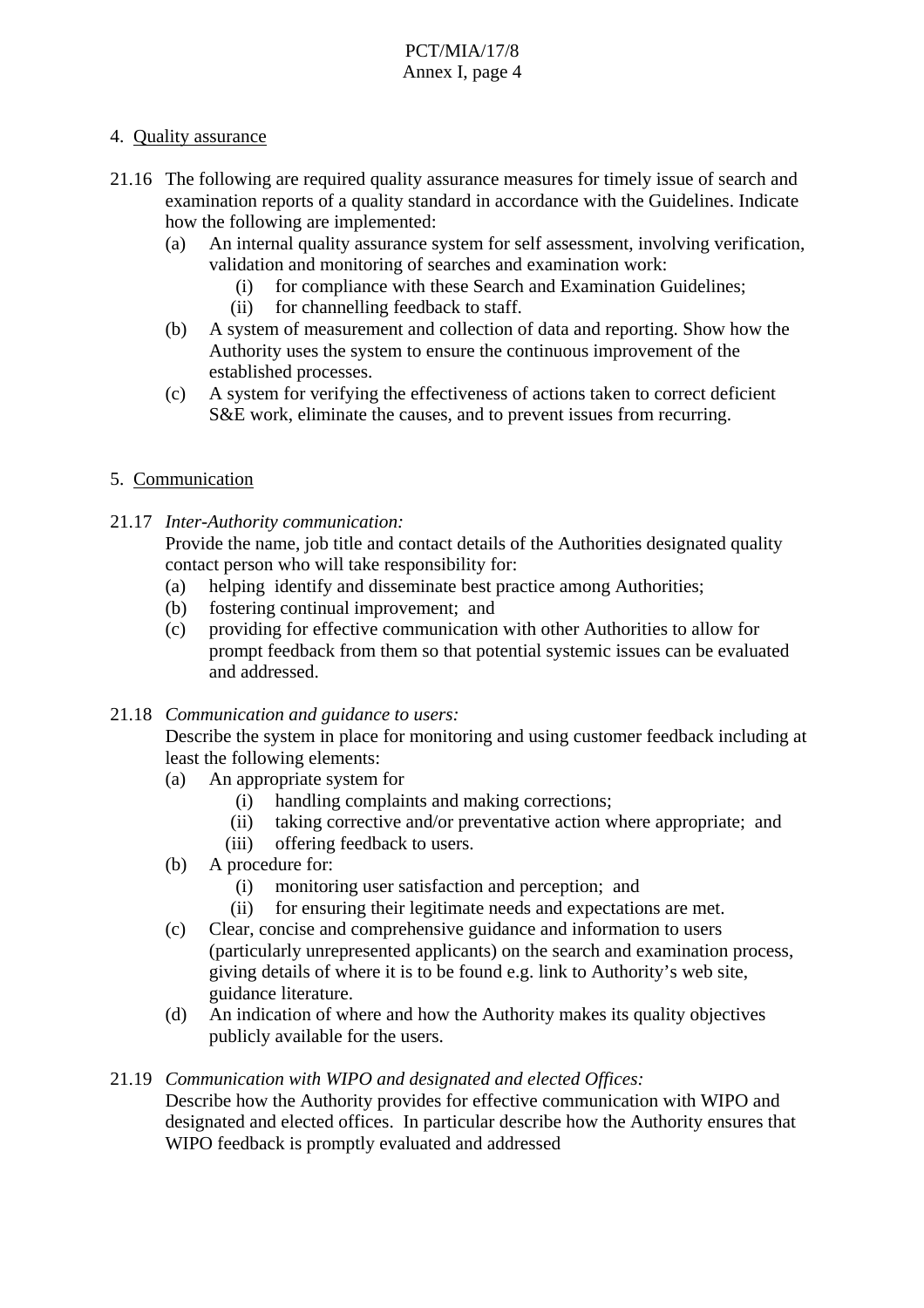# 6. Documentation

- 21.20 *Explanatory note:* The QMS of the Authority needs to be clearly described and implemented so that all processes in the Authority and the resulting products and services can be monitored, controlled, and checked for conformity. This is done in the documents that make up the Quality Manual of the Authority (see paragraph 21.21). (Note: This point is informative. No response is required by the template to paragraph 21.20)
- 21.21 The documents that make up the Quality Manual serve to document the procedures and processes affecting the quality of work, such as classification, search, examination and related administrative work. In particular, the Quality Manual indicates where to find instructions on the procedures to be followed.

For the purposes of this report indicate:

- (a) the documents making up a Quality Manual that have been prepared and distributed;
- (b) the media on which it is supported (e.g. Internal Publication, Internet, Intranet); and
- (c) document control measures taken e.g. version numbering, access to latest version.
- 21.22 Indicate whether the documents making up the Quality Manual include the following:
	- (a) the quality policy of the Authority including a clear statement of commitment to the QMS from top management;
	- (b) the scope of the QMS, including details of and justification for any exclusions;
	- (c) the organizational structure of the Authority and the responsibilities of each of its departments;
	- (d) the documented processes carried out in the Authority such as receipt of incoming applications, classification, distribution, search, examination, publication and support processes, and procedures established for the QMS, or references to them;
	- (e) the resources available for carrying out the processes and implementing the procedures; and
	- (f) a description of the interaction between the processes and the procedures of the QMS.
- 21.23 Indicate which types of records the Authority maintains, such as:
	- (a) a definition of which documents are kept and where they are kept;
	- (b) results of management review;
	- (c) training, skills and experience of personnel;
	- (d) evidence of conformity of processes, resulting products and services in terms of quality standards;
	- (e) results of reviews of requirements relating to products;
	- (f) the search and examination processes carried out on each application;
	- (g) data allowing individual work to be tracked and traced;
	- (h) records of QMS audits;
	- (i) actions taken re. non-conforming products, e.g. examples of corrections;
	- (j) actions taken re. corrective action;
	- (k) actions taken re. preventative action; and
	- (l) search process documentation as set out in Section 7.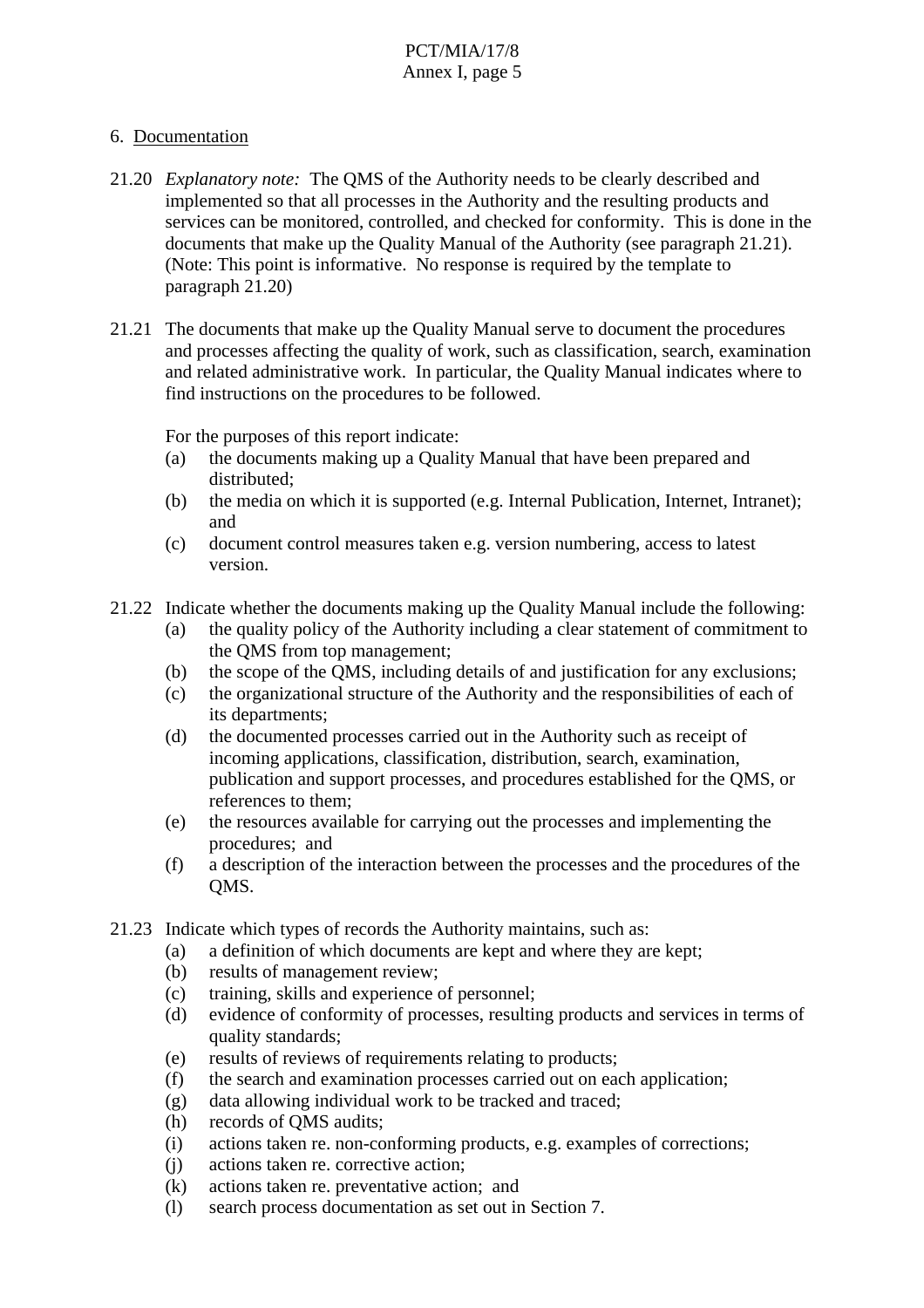# 7. Search process documentation

- 21.24 For internal purposes the Authority should document its search process. The Authority should indicate
	- (a) which of the following are included in this record:
		- (i) the databases consulted (patent and non patent literature);
		- (ii) the keywords, combinations of words and truncations used;
		- $(iii)$  the language $(s)$  in which the search was carried out;
		- (iv) the classes and class combinations searched, at least according to the IPC or equivalent;
		- (v) a listing of all search statements used in the databases consulted.
	- (b) which other information relevant to the search itself is included in this record e.g. a statement of the subject of search; details of special relevance to internet searching; a record of documents viewed; on-line thesaurus, synonym or concept databases, etc.

 (*Explanatory note:* The IA is requested to list other information it may collect to monitor and improve the search process)

- (c) which special cases are documented and whether records are kept denoting any:
	- (i) limitation of search and its justification
	- (ii) lack of clarity of the claims; and
	- (iii) lack of unity.
- 8. Internal review
- 21.25 *Explanatory note:* The Authority should report on its own internal review arrangements. These reviews determine the extent to which it has established a QMS based on the model of Chapter 21 and the extent to which it is complying with the QMS requirements and the Search and Examination Guidelines. The reviews should be objective and transparent to demonstrate whether or not those requirements and guidelines are being applied consistently and effectively and should be undertaken at least once a year. With reference to point 21.08 of this template, the Authority may provide additional information on its internal review arrangements under this section if it so wishes.

# 21.26-

21.28 These arrangements are reported according to this template in Section 1, above, at points 21.04 - 21.09. The Authority may provide additional information on further inputs to its internal reviews under this section, if it so wishes

# 9. Arrangements for Authorities to Report to the MIA

21.29 There are two stages in the reporting arrangements. The document up to this point relates to the initial report called for by paragraph 21.29.

[Annex II follows]